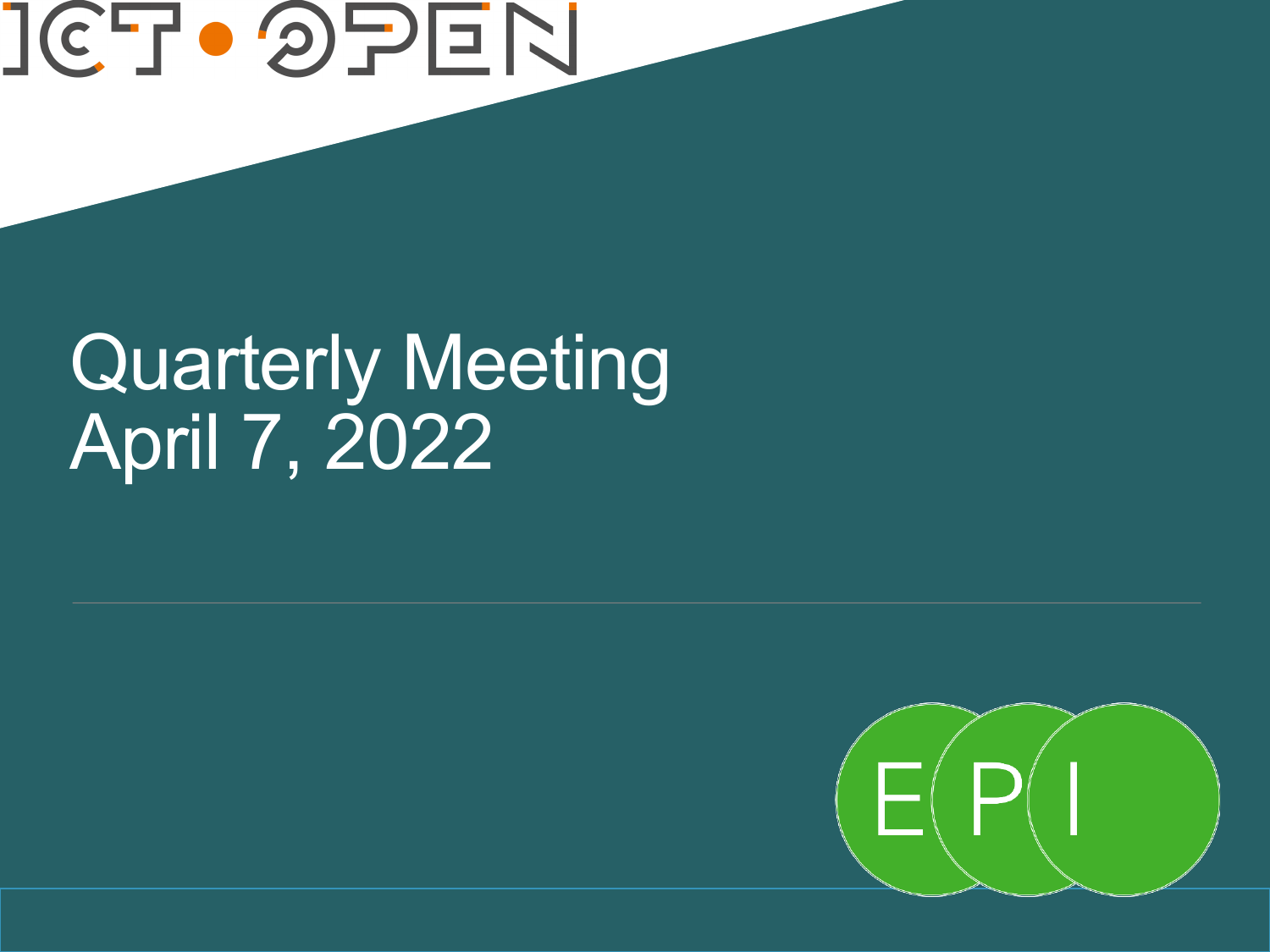# The meeting

# meeting 11:30<br>starts at 11:30

 $\rightarrow$  2 ZonMw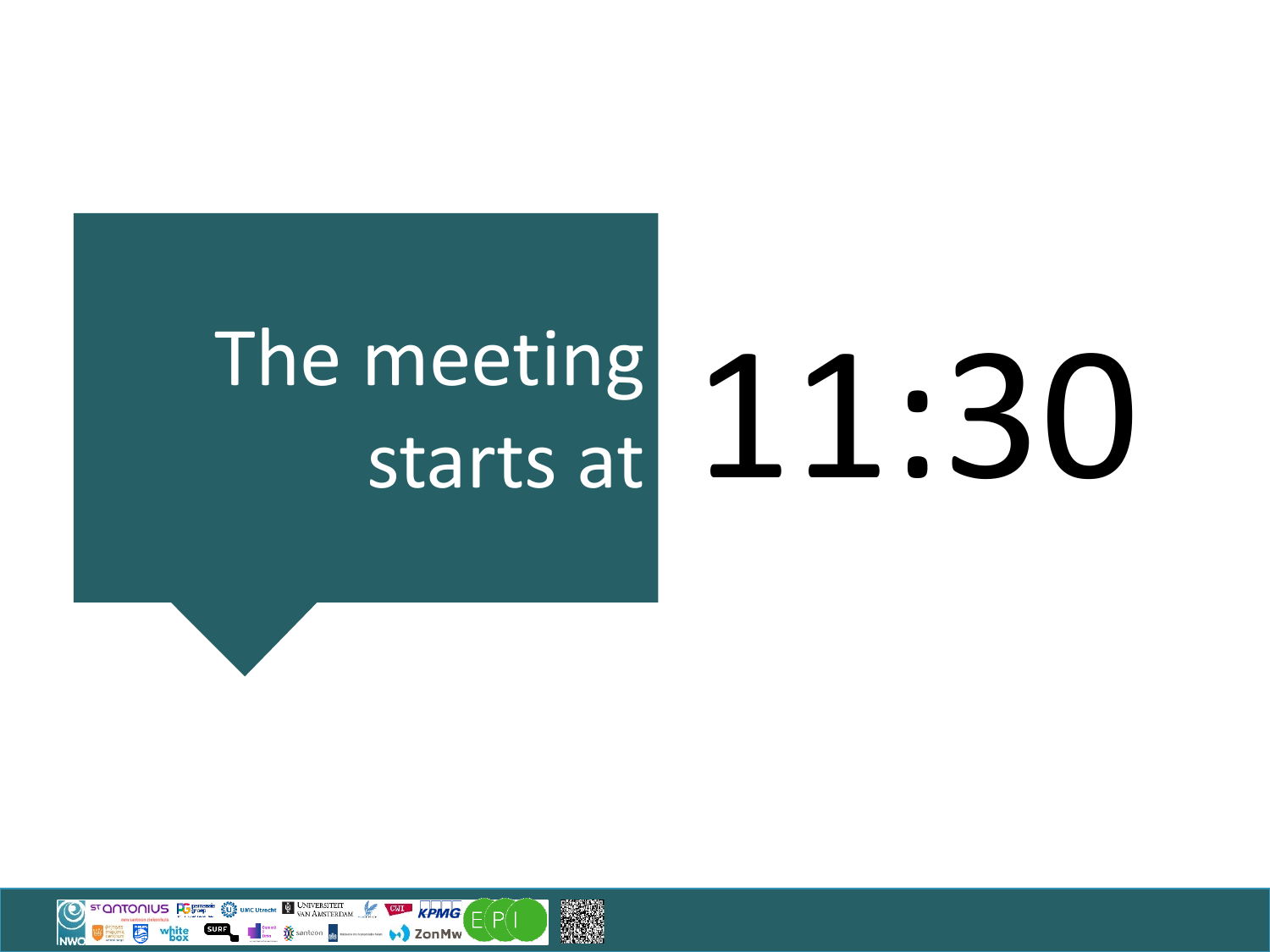### Agenda

| 11:30-11:40 | Welcome & introduction to EPI                                                                                                            |
|-------------|------------------------------------------------------------------------------------------------------------------------------------------|
| 11:40-12:40 | Conference speakers:<br>- Rosanne Turner<br>- Saba Amiri<br>- Milen Girma Kebede<br>- Jamila Kassem<br>- Tim Müller<br>- Corinne Allaart |
| 12:40-12:55 | EPI PoC – collaboration UMCU & St. Antonius                                                                                              |
| 12:55-13:00 | Any other business                                                                                                                       |
| 13:00       | Closure                                                                                                                                  |
|             |                                                                                                                                          |
|             |                                                                                                                                          |
|             |                                                                                                                                          |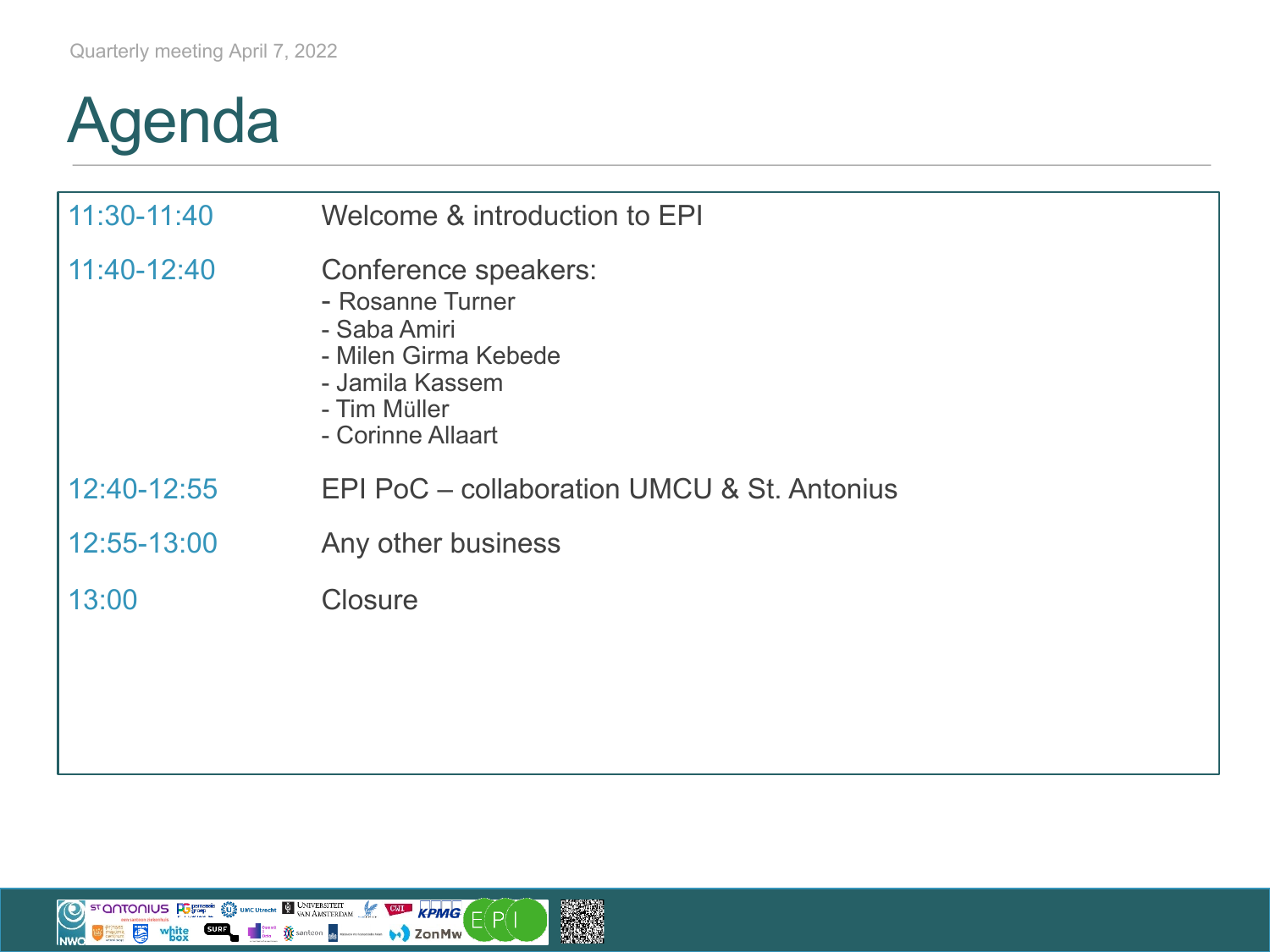### Who are we? - research institutions, healthcare providers and the private sector working together



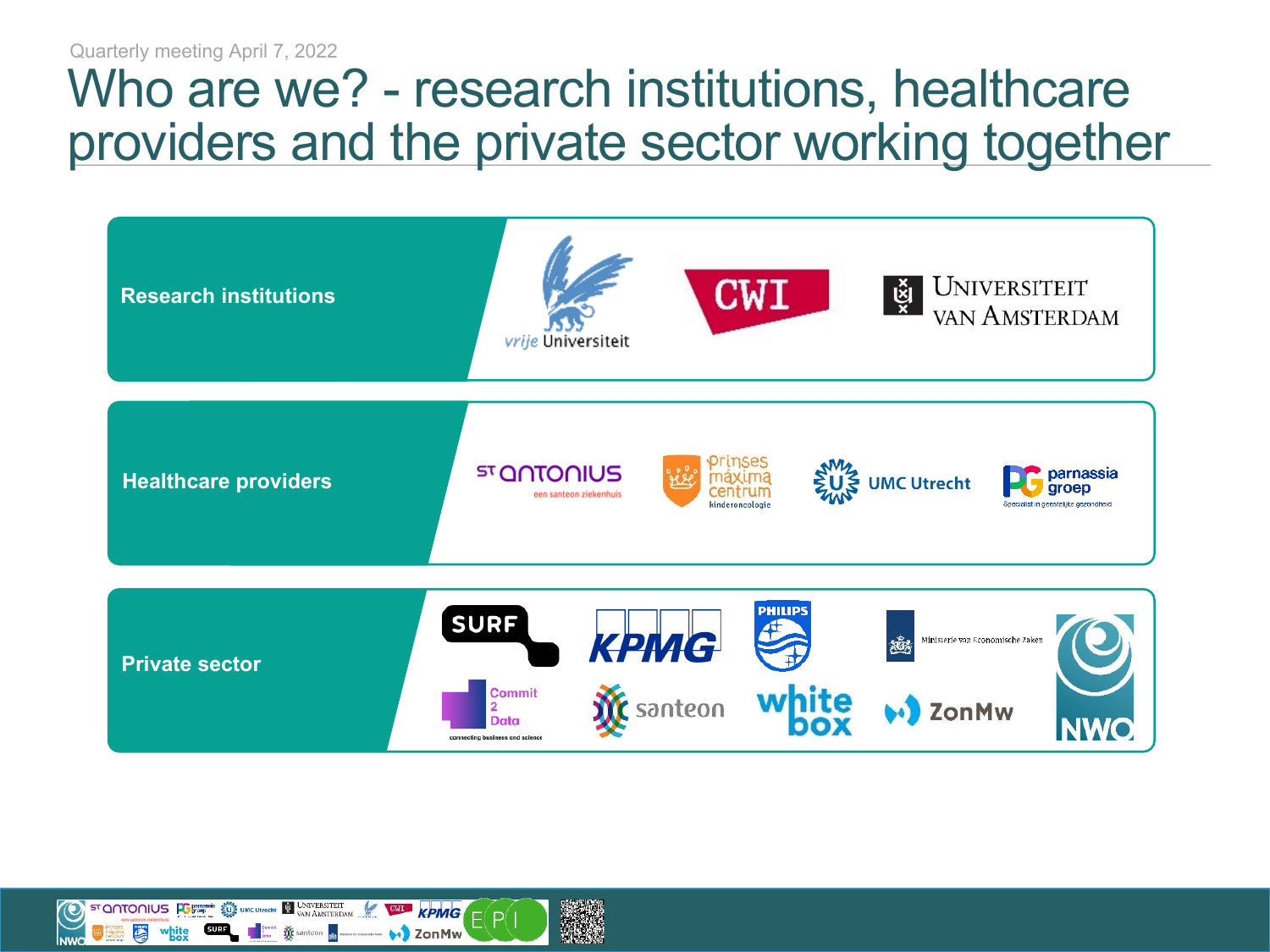#### Quarterly meeting April 7, 2022

### Our research objective: designing, distributing and saving adaptive data in a secure infrastructure



#### **The outcome of the EPI project is a digital health twin for self-join management**

- All data will be collected of a patient
- Inform health decisions and avoiding unnecessary treatment Empower self/joint management of disease
- Able to perform with data gathered from different sources
- Deal with the variability, ownership, data protection and privacy issues

#### **Distribution of Data & Algorithm**

Making accurate predictions while preserving privacy constraints of remote data sources

#### **Regulatory constraints and data governance**

Automating the process of data sharing with different legal constraints

#### **Data infrastructure**

Design an architecture for the data from different sources

#### **Adaptive health diagnosis**

The models should be able to keep learning from new data and treatments

#### **Analyzing interventions**

Develop models that can predict the effectiveness interventions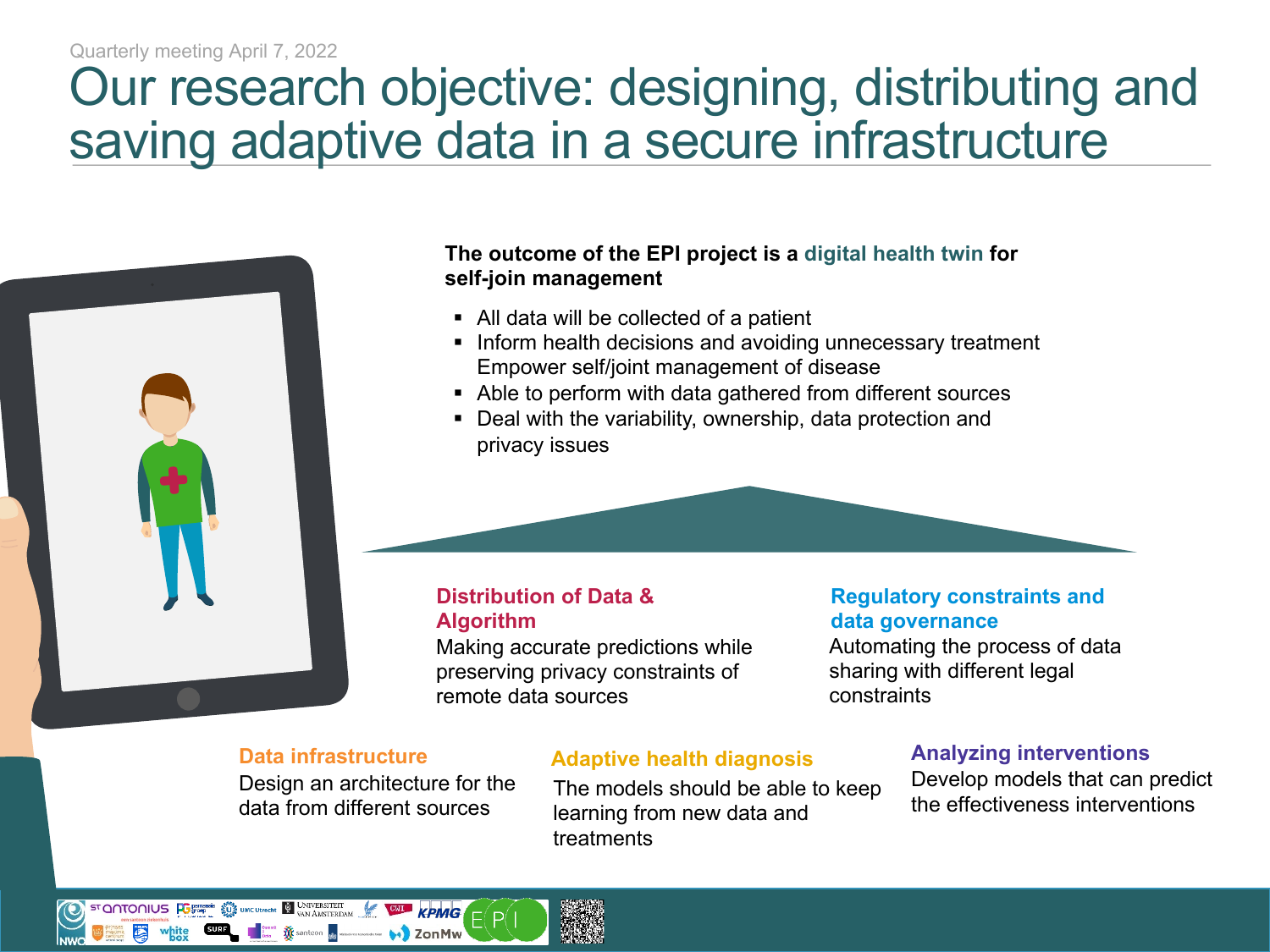### EPI conference speakers

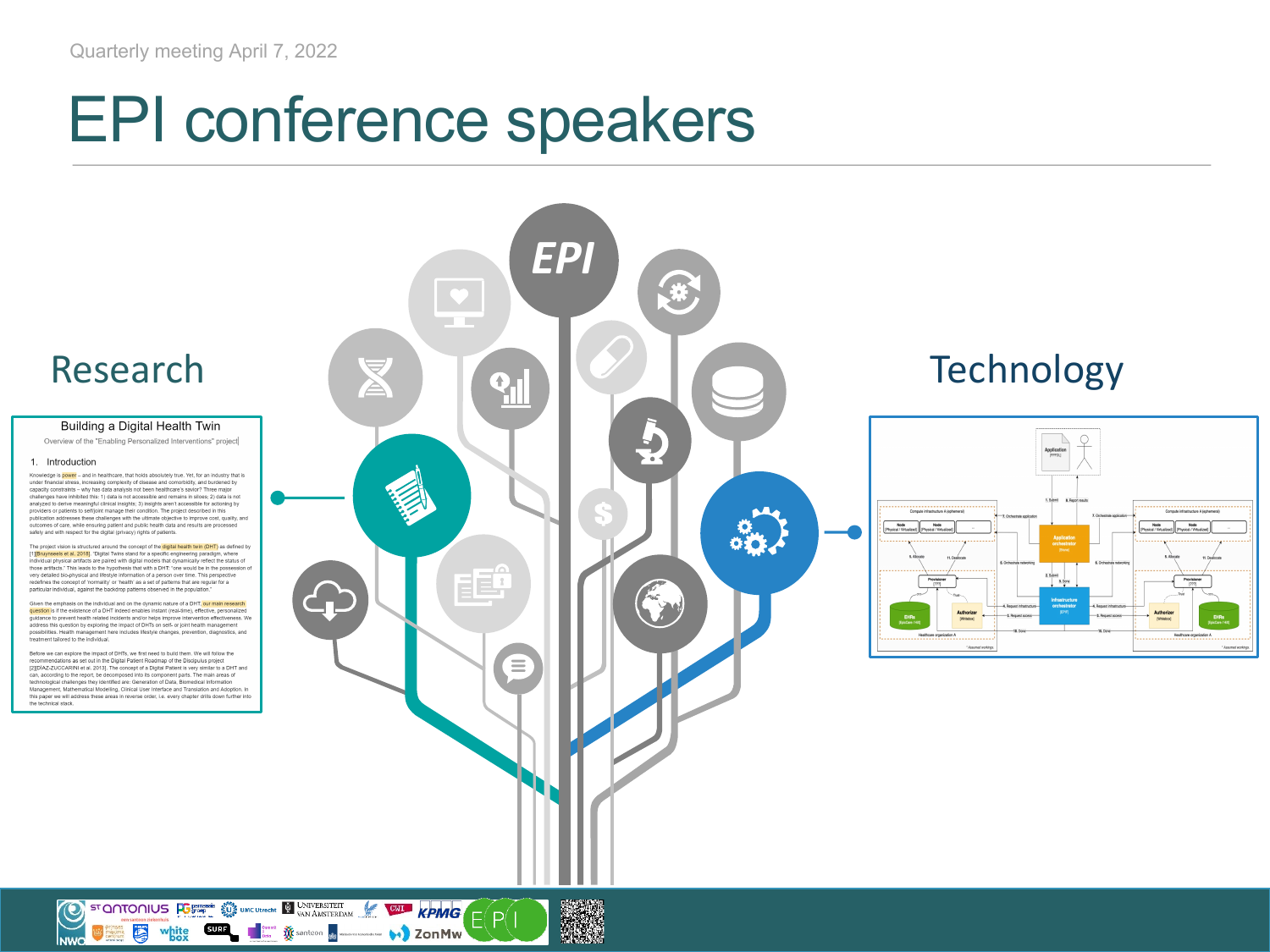### Pilot UMCU & St. Antonius



een santeon ziekenhuis

A distributed method for the creation of prediction models for CVA patients



Develop and train a recommender to predict the best treatment for individual patients, while not sharing any data



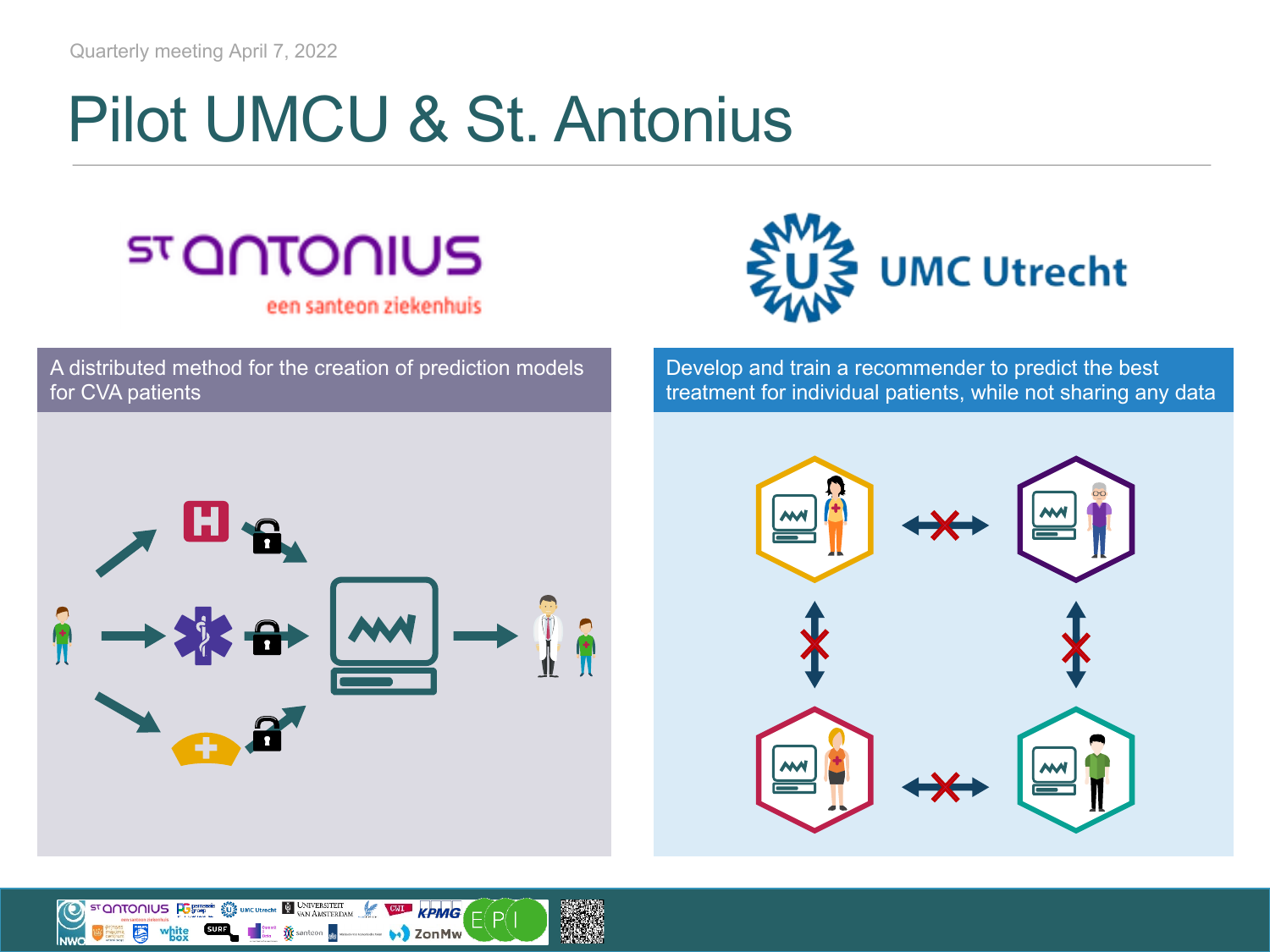**ST QOTOONUS PO PROTECTED AND AND THE CONTREST TELEVISION CONTRESTENT** 

**SURF** 

 $\circledcirc$ 

**NWC** 

5 white

### Any other business

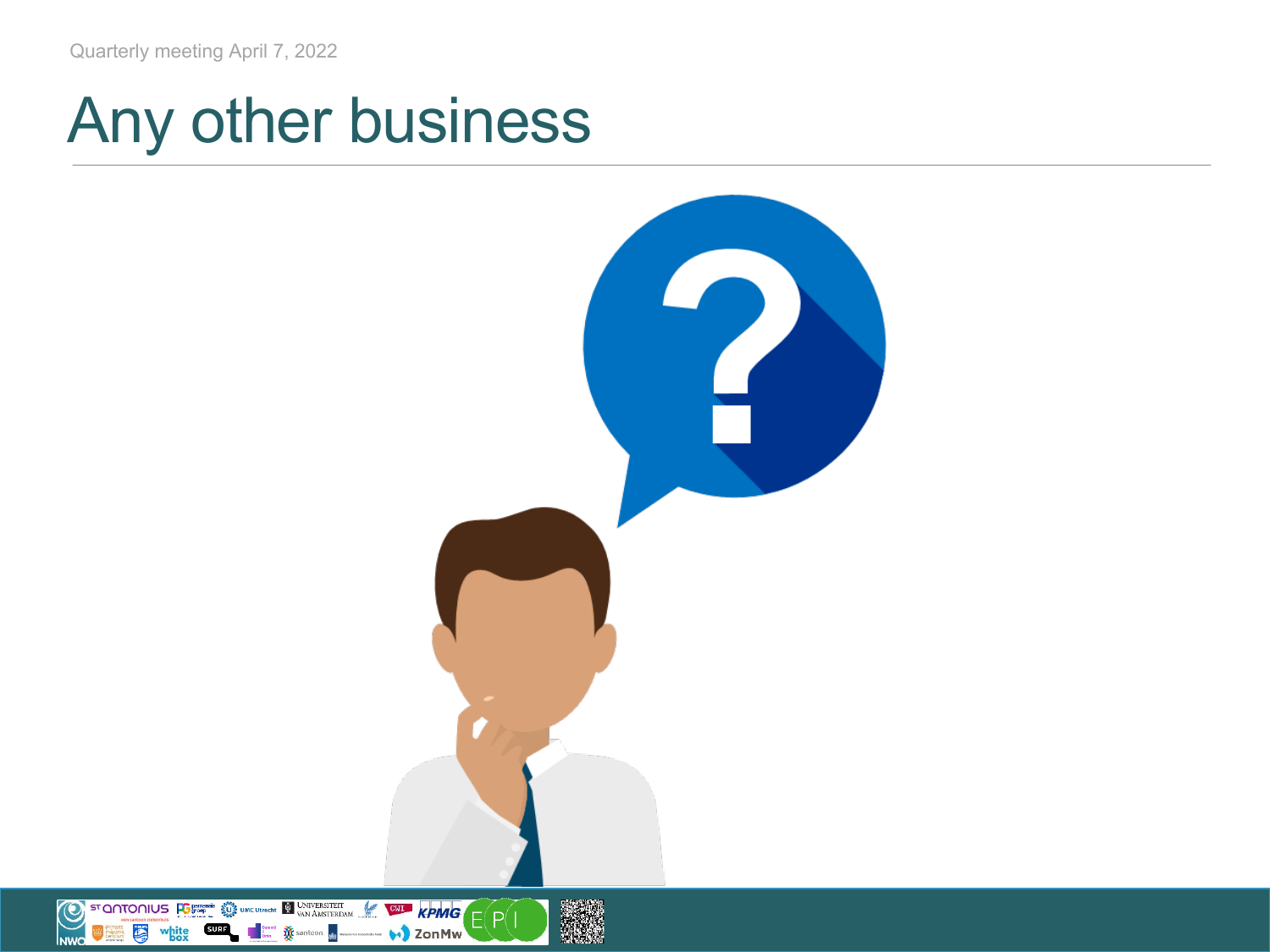### Join our **LinkedIn** group to stay informed about the developments of the EPI project !

### EPI LinkedIn group: **Enabling Personalized Interventions (EPI)**

**For more information please contact:** Eline van Dulm vandulm.eline@kpmg.nl +31 6 236 332 14